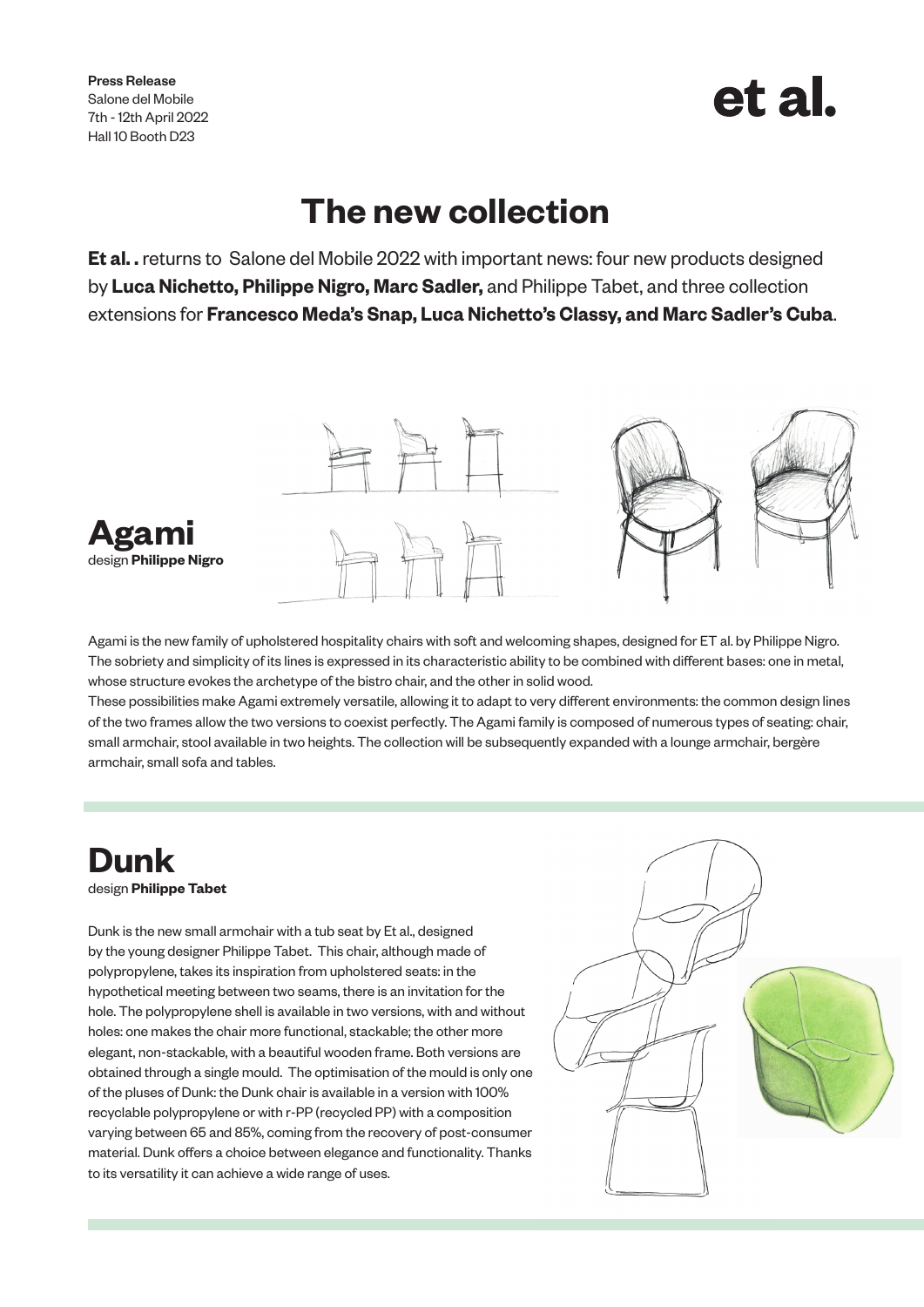



Bloom is the new modular sofa system for outdoor living. Its apparent simplicity conceals a versatile and transformable project, precisely because it was conceived as a system. The designer has designed a metal structure that combines support and aesthetics with backrests made of 3D knitted fabric, on which the padded cushions rest. The result is a comfortable and practical sofa that makes it easy to create combinations between the various modules. The frame is made of extruded aluminium crossbars and cast aluminium joints; the cushions are made of water-repellent, breathable and draining materials while the 3D cover is woven directly onto the shape of the structure. The collection also includes a series of tables and coffee tables that are created with the same aesthetic-structural concept to meet all the needs of an outdoor space.

### **Reunion** design **Marc Sadler**

In a scenario that pits proponents and detractors of smart working against each other, Marc Sadler sees Réunion as an intelligent solution for "agile working", offering a flexible context for people who want to work, study or simply concentrate in a space of their own. The modular system consists of two desks of different sizes and accessories that can be used to create customised solutions. Shelves, sound absorbing panels of two different heights, frontal and lateral, for single or combined desk solutions, and fabric storage pockets can be attached to the frames.



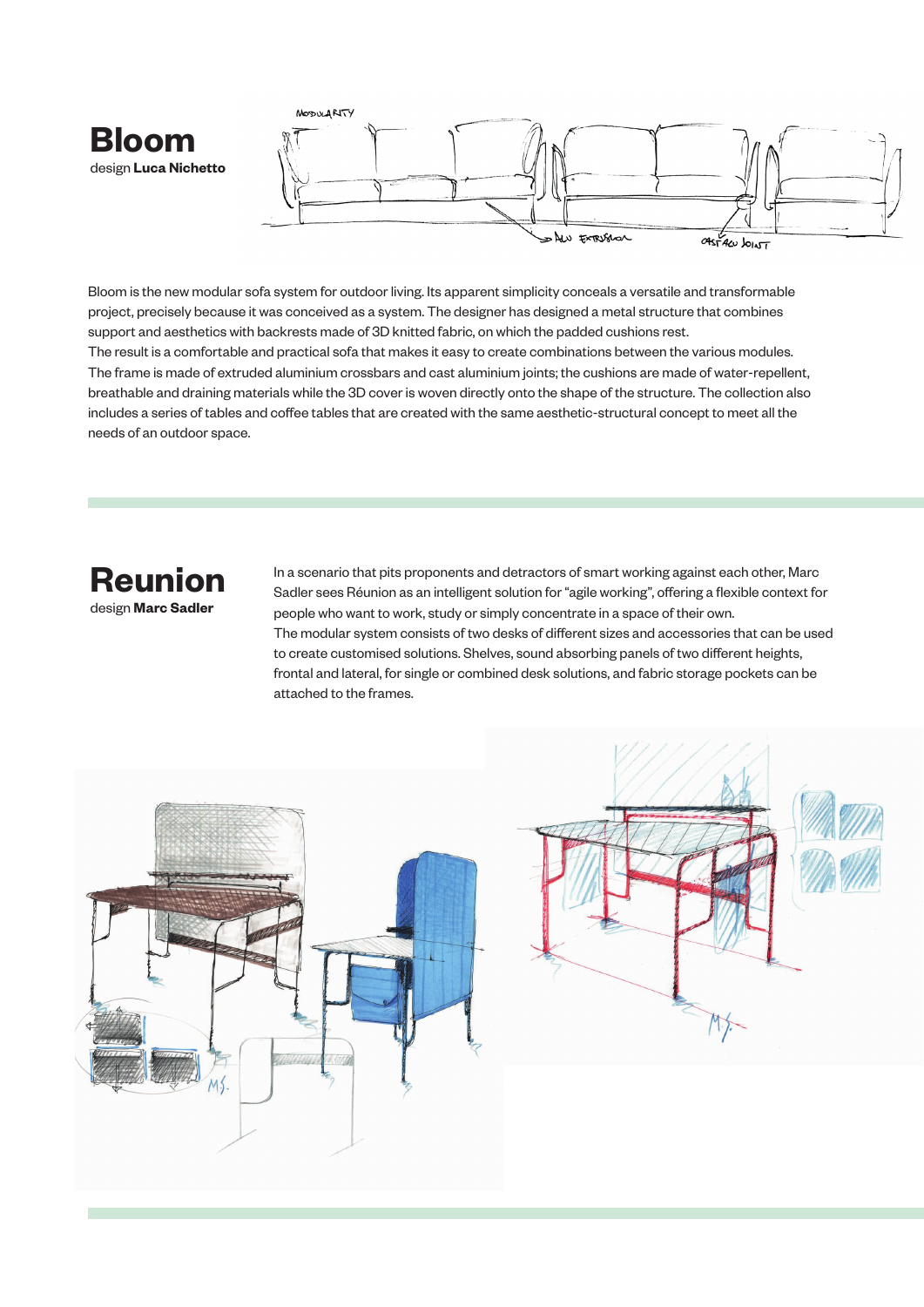

#### (collection extension)

Classy, the seating collection designed by Luca Nichetto, has been expanded. The distinctive feature of the shell is now also available in a version entirely covered in fabric, which is available on all existing frames. In addition to the existing frames in the catalogue, sled frames have also been added. The wooden frame is now FSC-certified.



#### (collection extension)

The Snap collection is enriched with the addition of the wooden frame to the catalogue. The frame is made of wooden legs and a connecting structure under the seat in cast aluminium. The wood of the legs is FSC certified.



### **Cuba** design **Marc Sadler**

#### (collection extension)

Cuba is a family of steel and injection-moulded polypropylene seats designed for the community market. Simple and sober lines give Cuba a universal character, suitable for any context, both indoor and outdoor. The Cuba collection, already present in the catalogue with several frames, is enriched by the version with polypropylene shell entirely covered in fabric. The new version is available on all existing frames.

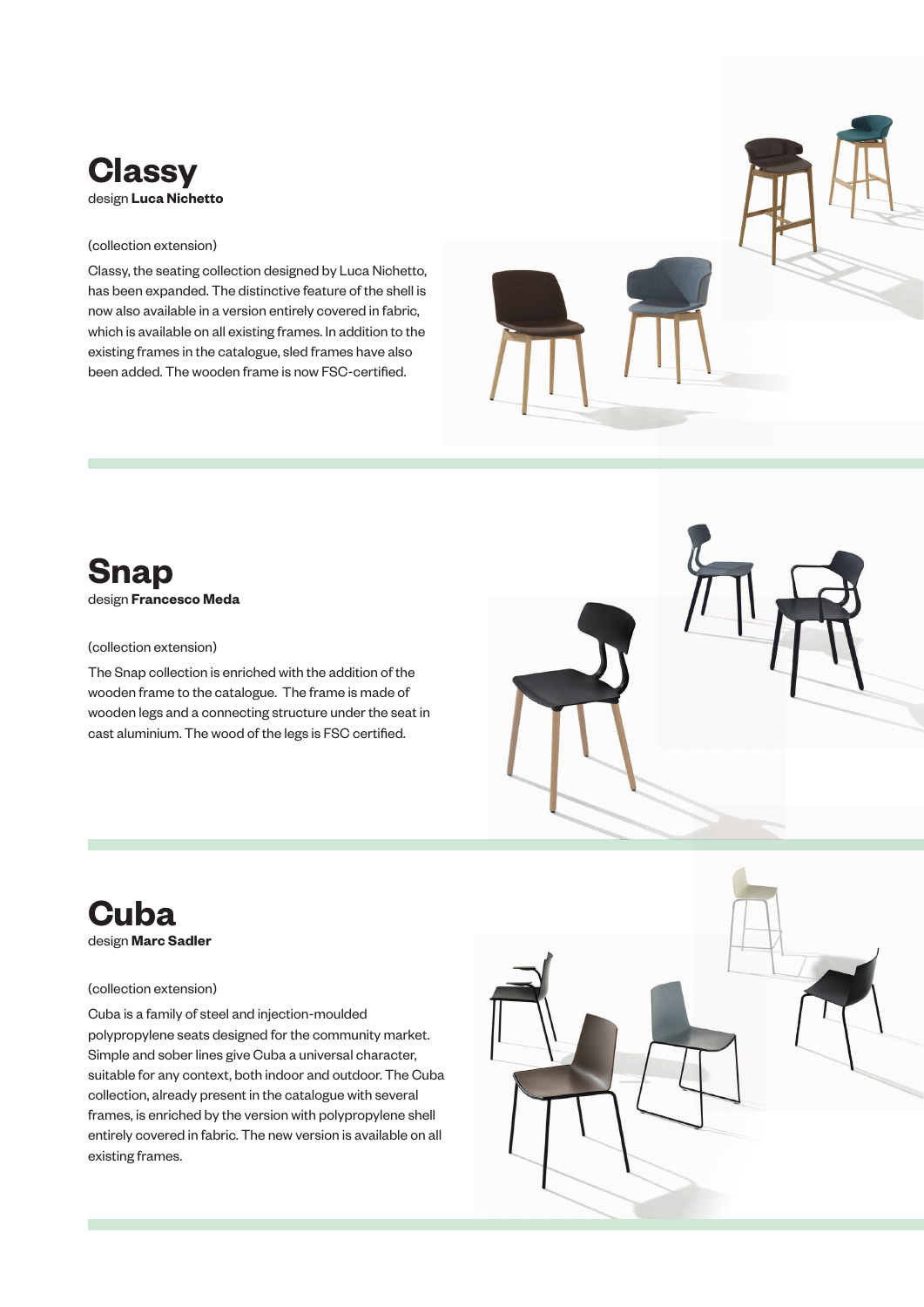### **Company profile**

Et al., an evolution of the Metalmobil brand, produces chairs and tables for public gathering spaces: high-quality solutions, designed to improve people's lifestyle and their relationship to their living space.

The many collections in the catalogue come out of a combination of traditional craftsmanship, industrial innovation and good design and include products developed with international designers, capable of giving new forms to the requirements of contemporary living. Et al. is a brand of Ifi S.p.A. (www.ifi.it), a leading industrial group providing furnishings and technology for the Food&Beverage sector, winner of two Compasso d'Oro design awards in 2014 and 2018.

### **Luca Nichetto**

Luca Nichetto was born in Venice in 1976, where his artistic talent was inspired by the famous Murano glass industry, which employed members of his family. His career began in his school days, when he spent his holidays selling his designs to local factories, before continuing his studies at the city's State Institute of Art and graduating in industrial design from the IUAV University of Venice in 1998. The following year he started working for the Murano glassmaker Salviati, later becoming a product designer and consultant for the lighting company Foscarini. In 2006 he decided to open his own studio in the city: Nichetto Studio. Five years later came another important turning point in his career: he moved to Stockholm, Sweden, to open a second studio there, combining his Italian style with the Swedish spirit of modernity and sustainability.

### **Philippe Nigro**

Philippe Nigro is a French designer who was born in Nice. He studied Decorative Arts and Product Design (L.De Vinci, Antibes - La Martinière, Lyon - Boulle, París). Independent designer since 1999, he started his career alongside Michele De Lucchi with whom he participated in many product, furniture, lighting, interior design, event and set design projects. Philippe Nigro's work is characterized by the connection between an experimental research approach and the pragmatic analysis of the "know how" of the clients he collaborates with. Over the years these experiences, enriched by the mix of his French and Italian culture together with various design challenges he faced, have granted him the awareness to move from one kind and level of work to another, collaborating with a diversified set of companies in terms of dimension, prestige and focus, allowing him to investigate the heterogeneous aspects related to design. Since 2005 he has been developing experimental projects which have been supported by the French VIA (Valorisation de l'innovation dans l'ameublement - Valorisation for Innovation in Furniture). In 2014 he was honored with the Designer of the Year award at the Maison&Objet exhibition. He is also active in the field of set design for exhibitions, to cite a few: he worked in the 7th edition of the Triennale Design Museum "Italian Design beyond the crisis", and came out in 2015 with the new concept for the stands of the cars company brand Lexus for the upcoming worldwide motor shows. In 2016-17 he organized the installation Ultralin, Paris Place des Vosges and Sololino in Milan for The European Confederation of Flax and Hemp (CELC). Philippe Nigro collaborates with international brands such as Moleskine, Venini, Hermès.

### **Philippe Tabet**

Born in Versailles, he graduated in Industrial Design in Lyon to complete his academic career in Paris, where he began collaborating with industrial and global design studios. Driven by a desire to deepen his knowledge of the history of furniture, Philippe Tabet moved to Milan in 2011 and began a professional career in the furniture industry. In 2014, he decided to open his own studio, putting the manufacturing process, the material and its specificities at the centre of his work. The resulting forms become a continuum with respect to the material from which they originate. Philippe Tabet's work focuses on the search for the 'truth' of the material and his inspiration takes shape from the different manufacturing processes with a glance at the objects of the past. He is convinced that every object must tell a story that is the fruit of its time. His passion for drawing shines through in a clear and precise sign characterised by strong but delicate lines. Although he concentrates most of his work in industrial design, his knowledge of manufacturing processes leads him to experiment with an artisanal approach, as in his 'Order' series of masks that pay homage to the artisans "masters of production who hold the order of the industrial process" through different moulding techniques. Over the years, his creations have been awarded prizes and exhibited. Philippe Tabet believes that the practice of Del design applies to a broad spectrum of objects, because what he creates belongs as much to the furniture sector as to the design of electronic objects.